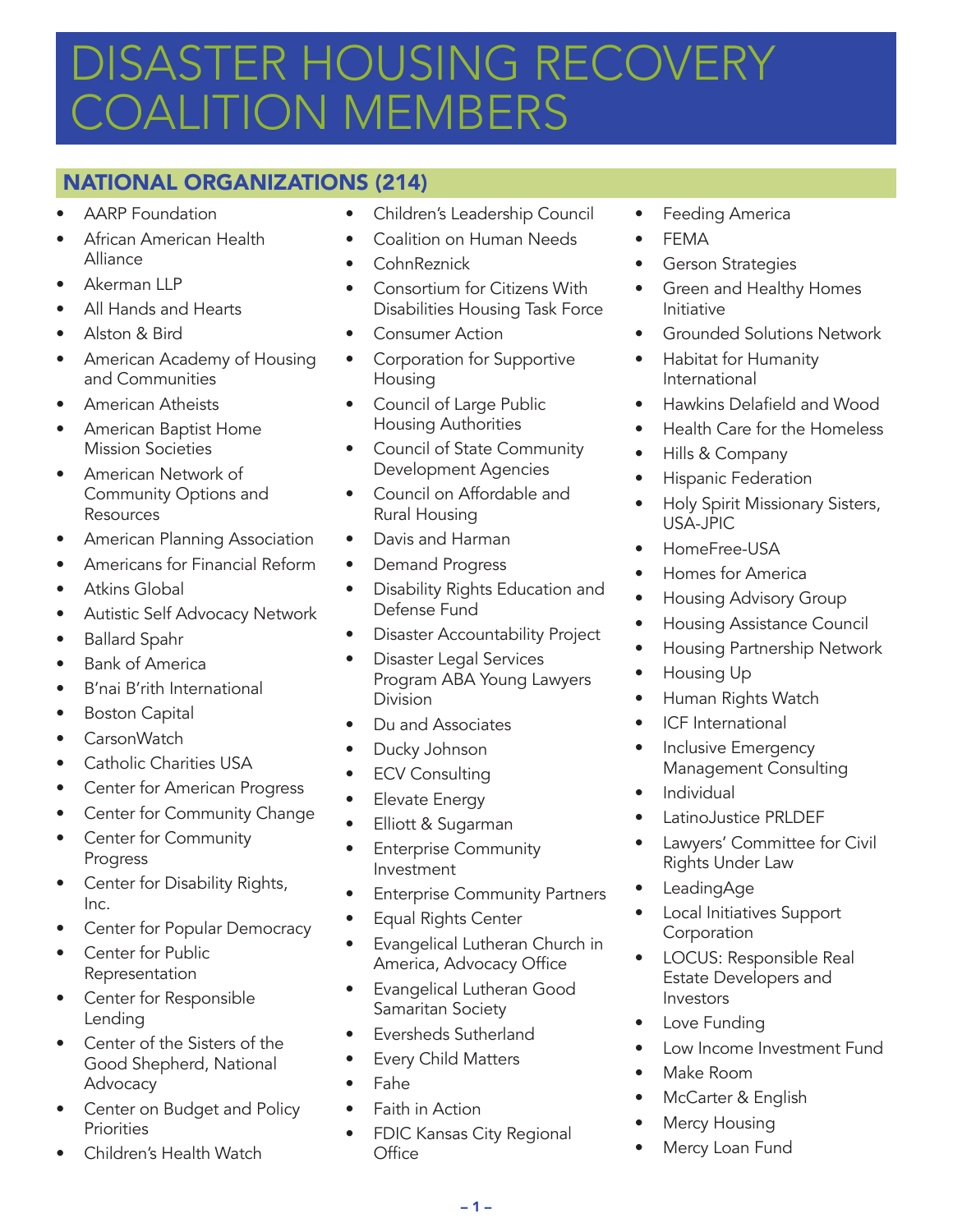- Modular Building Institute
- Mortgage Bankers Association
- NAACP
- NAACP Legal Defense and Educational Fund
- NASTAD
- National Affordable Housing Management Association
- National AIDS Housing **Coalition**
- National Alliance Against Home Repair Fraud
- National Alliance of Community Economic Development Associations
- National Alliance of HUD **Tenants**
- National Alliance on Mental Illness
- National Alliance to End Homelessness
- National Association for County Community and Economic Development
- National Association for Latino Community Asset Builders
- National Association of Affordable Housing Lenders
- National Association of Home Builders
- National Association of Housing and Redevelopment **Officials**
- National Association of Latino Community Asset Builders
- National Association of Local Housing Finance Agencies
- National Association of **Neighborhoods**
- National Association of **Realtors**
- National Association of the Deaf
- National CAPACD
- National Center for Healthy Housing
- National Center for Transgender Equality
- National Church Residences
- National Coalition for Latinxs with Disabilities
- National Coalition for the Homeless
- National Community Development Association
- National Community Reinvestment Coalition
- National Community Stabilization Trust
- National Congress for Community Economic Development
- National Consumer Law Center
- National Council of Jewish Women
- National Council of State Housing Agencies
- National Council on Disability
- National Council on Independent Living
- National Development Council
- National Education Association
- National Fair Housing Alliance
- National Guestworker Alliance
- National Health Care for The Homeless Council
- National Housing and Rehabilitation Association
- National Housing Conference
- National Housing Institute
- National Housing Law Project
- National Housing Resource **Center**
- National Housing Trust
- National Institute of Standards and Technology (NIST)
- National Law Center on Homelessness & Poverty
- National Law Center on Homelessness & Poverty
- National Law Center on Homelessness and Poverty
- National League of Cities
- National Leased Housing Association
- National LGBTQ Task Force Action Fund
- National Low Income Housing **Coalition**
- National Multifamily Housing Council
- National NeighborWorks Association
- National Network to End Domestic Violence
- National Stabilization Trust
- National Urban League
- Natural Resources Defense Council
- NETWORK Lobby for Catholic Social Justice
- Nixon Peabody
- Novogradac & Company
- NVG
- Oxfam America
- Paralyzed Veterans of America
- PathStone Corporation
- Policylink
- Portlight Inclusive Disaster **Strategies**
- Poverty & Race Research Action Council
- Preservation of Affordable Housing
- Pro Bono Net
- Prosperity Now
- Public Advocates
- Public Citizen
- Public Housing Authorities Directors Association
- Quadel Consulting & Training
- Racial and Ethnic Health Disparities Coalition
- Rebuilding Together
- Refugees International
- **RESULTS**
- Right to the City
- Rural Community Assistance **Corporation**
- Salvation Army
- Sargent Shriver National Center on Poverty Law
- SBP
- Sierra Club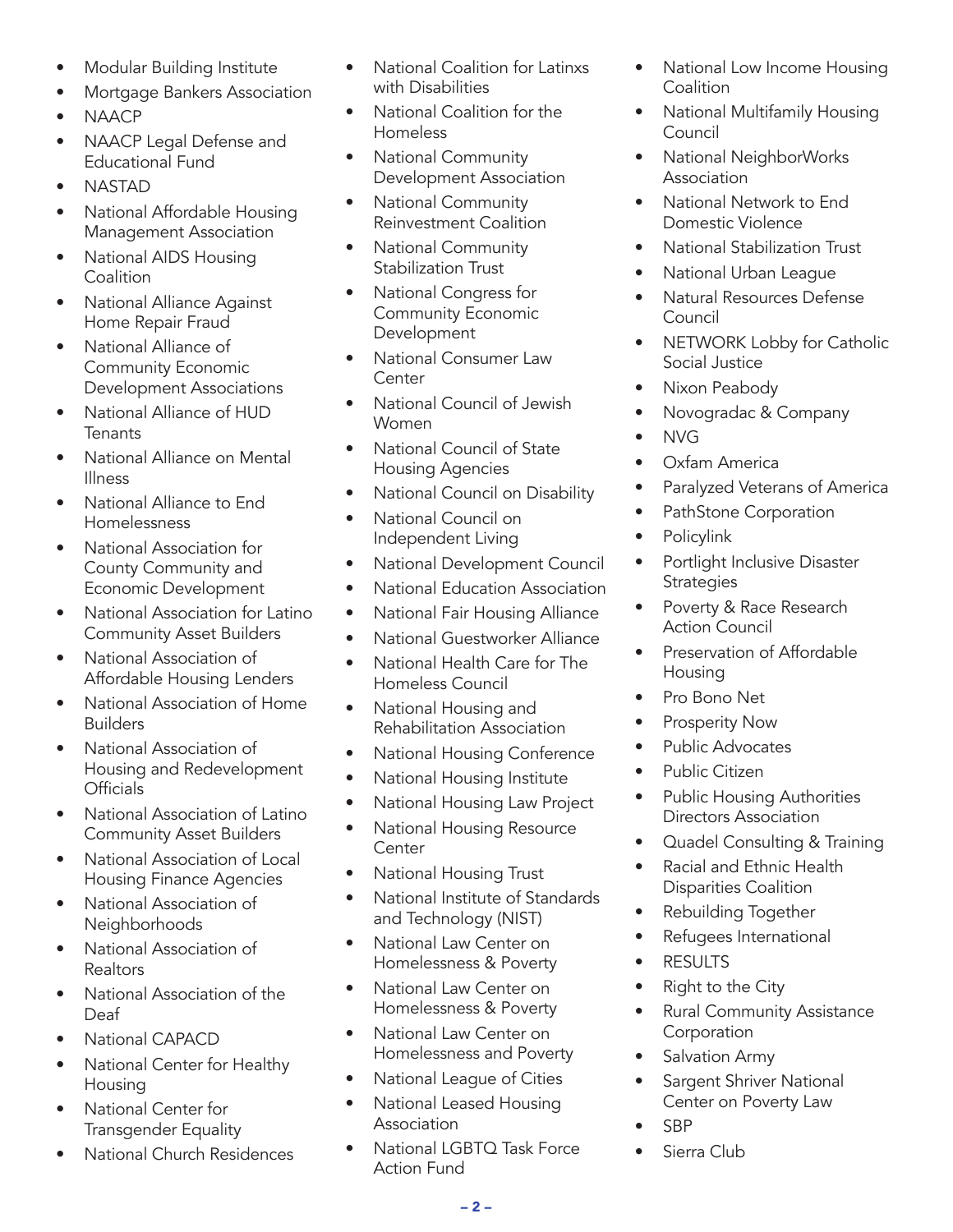- **Skadden**
- **Smart Growth America**
- Stewards of Affordable Housing For The Future
- Strategies 360
- Technical Assistance **Collaborative**
- The Arc of the United States
- The Cloudburst Group
- The Collingwood Group
- The Disaster Law Project
- The Jewish Federations of North America
- The Jubilee Organization
- The NHP Foundation
- The Schiff Group

# STATE AND LOCAL ORGANIZATIONS (660)

#### Alabama

- Accrue Planning & Land Use Svcs.
- Center for Fair Housing
- Central Alabama Fair Housing Center
- Collaborative Solutions
- Low Income Housing Coalition of Alabama

### Alaska

- Love INC of the Kenai Peninsula
- Sitka Community Land Trust

### Arizona

- Ability360
- Arizona Housing Coalition
- Junto Affordable Housing, Inc.
- Southwest Fair Housing Council

# Arkansas

- Association of Programs for Rural Independent Living
- City of Fort Smith

# California

- Abode Communities
- Age Well Senior Services
- Asian Pacific Institute on Gender-Based Violence
- California Coalition for Rural Housing
- California Department of Housing and Community **Development**
- California Homeless Youth Project
- California Housing Consortium
- California Housing Partnership Corporation
- California Rural Legal Assistance
- Center for Sustainable Neighborhoods
- Colchester Creek
- County of Napa, Health & Human Services Agency
- Disability Rights Education and Defense Fund
- Downtown Women's Center
- EAH Housing
- Fair Housing Advocates of Northern California
- Fair Housing Council of Orange County
- Fair Housing Council of Riverside County, Inc.
- Lutheran Services in America Disability Network
- National Black Justice **Coalition**
- National Disability Rights **Network**
- National Disaster Legal **Services**
- National Domestic Violence Hotline
- Presbyterian Church (U.S.A.), Office of Public Witness
- The Workers Center
- Tidwell Group
- Universal Living Wage
- Zigas & Associates
- Fair Housing Council of the San Fernando Valley
- Fair Housing Napa Valley
- Greater Napa Valley Fair Housing Center
- Housing California
- Housing Rights Center
- Inland Fair Housing and Mediation Board
- Legal Aid Association of California
- Los Arcos
- Oakland Tenants Union
- Orange County United Way
- Project Sentinel
- PYATOK Architects
- Redding Pilgrim House
- Rural Communities Housing Development Corporation
- Sacramento Regional Coalition to End Homelessness
- San Diego Housing Commission
- St. Pete Progressives
- State of California, Housing and Community Development
- SV@Home
- America
- We The Action • Wells Fargo
	- Children's Defense Fund

• Voices for Civil Justice • Volunteers of America

• The Sharing Community • U.S. Interagency Council on

University of Illinois at Urbana

Homelessness • UnidosUS

Champaign • Urban Institute

- Islamic Society of North
- JPMorgan Chase
-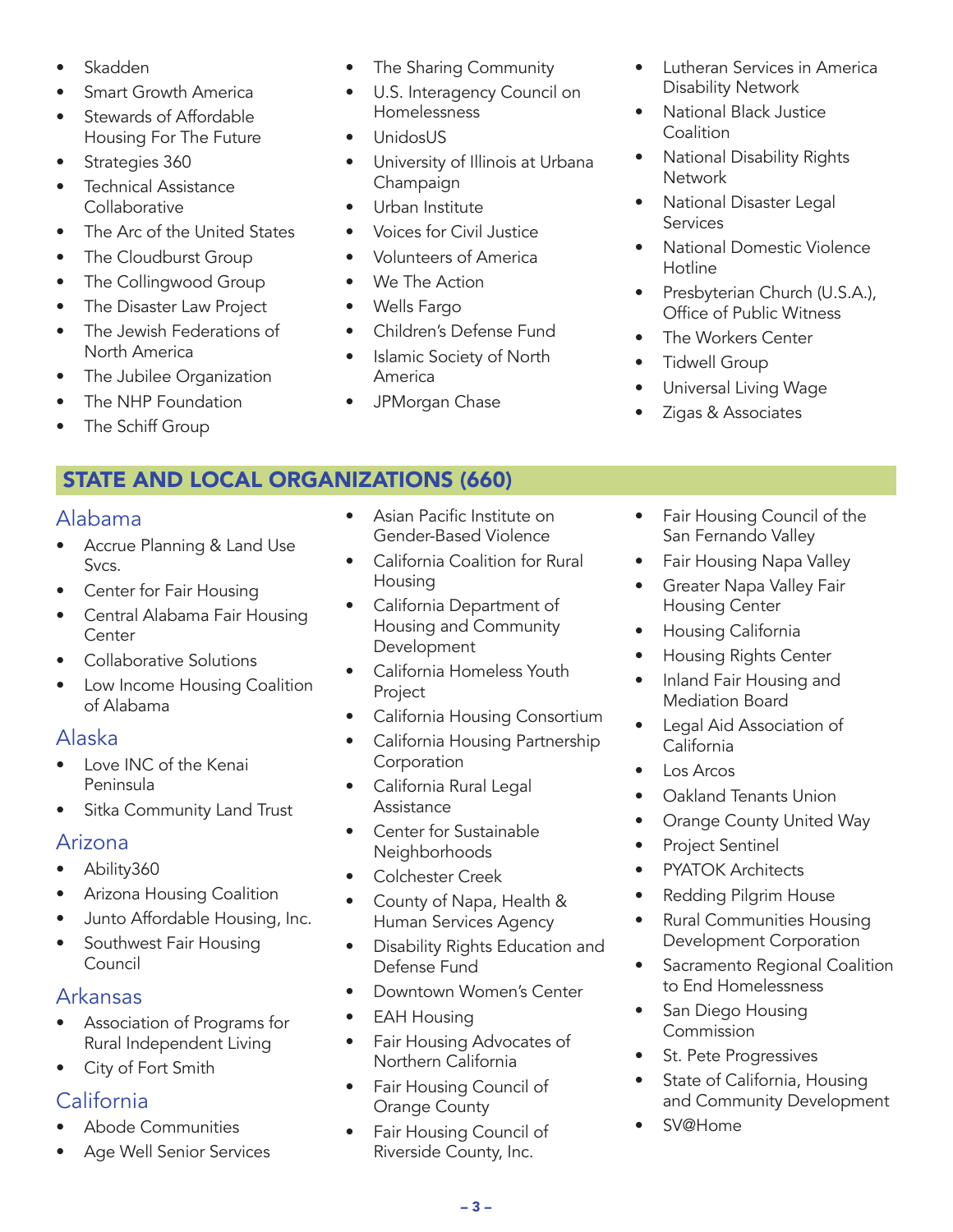- U.S. Veterans Initiative, Homeless Feeding & Housing Services
- University of Southern California
- Voces Verdes
- Western Center on Law and Poverty

## Colorado

- American Planning Association, Colorado
- Colorado Coalition For The Homeless
- Community Restoration **Partners**
- Denver Metro Fair Housing Center
- Denver Relief Consulting
- Habitat for Humanity of Pueblo
- Metro Denver Homeless Initiative
- Spector and Associates

#### **Connecticut**

- Connecticut Fair Housing **Center**
- Connecticut Housing Coalition
- Connecticut Legal Rights Project
- Connecticut State Independent Living Council
- Greater Hartford Legal Aid

# District of Columbia

- DC Coalition Against Domestic Violence
- North Capitol at Plymouth/ Retirement Housing Foundation
- So Others Might Eat, Inc.

#### Delaware

- Better Homes of Seaford
- Delaware State Housing Authority
- HerStory Ensemble
- Housing Alliance Delaware
- Housing Opportunities of Northern Delaware

# Florida

- Acts 2 Worship Center
- Affordable Homeownership Foundation
- Bay Area Legal Services
- Beautiful Safe Beginnings
- Bonita Bestcs
- Bradford County Community Development
- Catalyst Miami
- Center for Independent Living of North Central Florida
- Central Florida Community Action Agency
- Central Florida Regional Planning Council
- Centro De Ayuda Hispana Dba American Help Center
- City of Pompano Beach
- City of St. Petersburg, Housing & Community Development
- Community Hope Center
- Community Justice Project
- Community Legal Services of Mid-Florida, Inc.
- Community Redevelopment Associates of Florida
- Compass 82
- Coordinating County of Broward County
- Corporation for Community and Economic Development United, Inc.
- De Hostos Senior Center
- Disability Rights Florida
- Dr. Arthur Boyer Foundation
- Fair Housing Center of the Greater Palm Beaches
- Family Matters of Flagler
- Florida Alliance for Assistance Services and Technology
- Corporation for Community and Economic Development United, Inc.
- Florida Alliance of Community Development Corporations
- Florida Asian Services Center
- Florida Bar Foundation
- Florida Department of Children and Families
- Florida Housing Coalition
- Florida Legal Services
- Florida Non-Profit Housing
- Florida Rural Legal Services
- Florida Southwestern State
- Florida Student Power **Network**
- Florida Supportive Housing **Coalition**
- Good Neighbor Society
- Grace And Truth Community Development Corporation
- H.O.M.E.S., Inc.
- Habitat for Humanity Alachua
- Habitat for Humanity Florida
- Habitat For Humanity Lakeland
- Habitat for Humanity of Hardee County
- Habitat for Humanity of Pinellas Cty
- Hallisky & Davis
- Hearts & Hands Disaster Recovery
- Housing Authority of the City of Fort Myers
- Housing Leadership Council
- Indian Horizon Of Florida
- Jacksonville Area Legal Aid
- Jessie Ball Dupont Fund
- Latino Leadership
- Lee County Development Corporation
- Lee County Homeless **Coalition**
- Legal Aid of Manasota
- Legal Services of Greater Miami
- Legal Services of North Florida
- Meals on Wheels South Florida
- Miami Homes for All
- Miami Homes For All, Inc.
- NANAY Community Economic Development Corporation
- New Florida Majority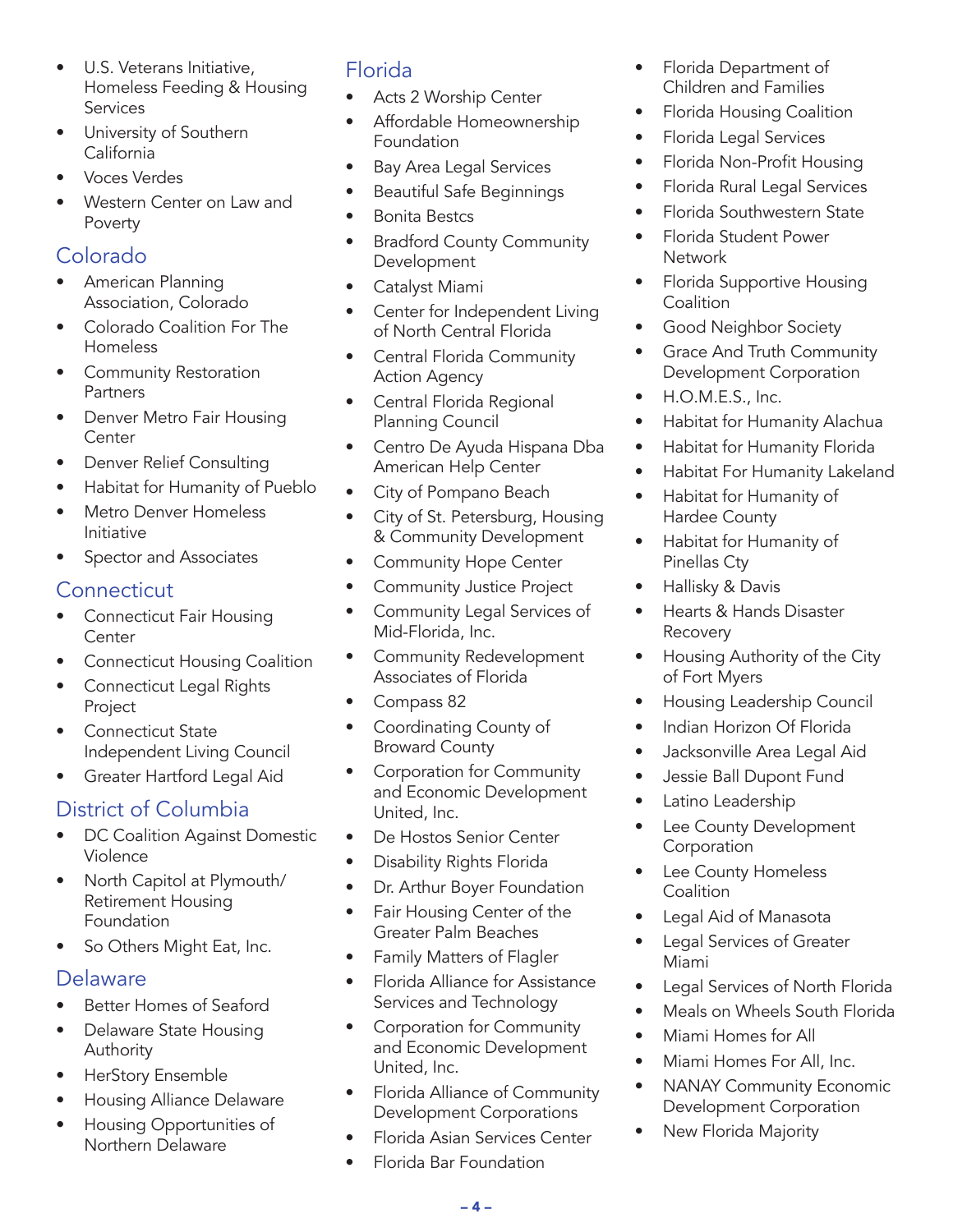- New Horizons Of The Treasure Coast
- New Smyrna Beach Housing Authority
- Nonprofit Execuitve Alliance of Broward
- Organize Florida
- Pahokee Housing Authority
- Pro Source Real Estate And Property Service
- Rebuilding Together Miami-Dade
- Refuge Ministries of Tampa Bay/International
- Religious Of The Sacred Heart Of Mary
- Samaritan Dove
- Samuel's House
- SEIU Florida
- Solar Habitats
- South Florida Board of Realtists
- South Florida Community Development Coalition
- St. Johns Housing
- St. Petersburg Neighborhood Housing Services, Inc. dba Neighborhood Home **Solutions**
- State of Florida, Department of Children and Families
- Student Advocacy Center of Bay County
- Tallahassee Housing Authority
- Tayan Alliances
- The Farmworker Association of Florida
- The Hendrickson Company
- Three Rivers Legal Services
- United Way of Florida
- United Way South Sarasota **County**
- University of Florida
- Wealth Watchers
- Winter Haven Housing Authority
- Youth and Family Alternatives

• On the Grid Community **Solutions** 

## **Georgia**

- AIG Global Real Estate
- Community Outreach Training Center
- Eversheds Sutherland
- Georgia Advancing Communities Together
- Georgia Alliance to End **Homelessness**
- Georgia Coalition Against Domestic Violence
- JCVision and Associates
- KFB Business Consultants
- Metro Fair Housing Services
- NeighborWorks America, Southern Region
- Pioneer Bay Community Development Corporation
- Poz Military Veterans USA
- Savannah-Chatham County Fair Housing Council, Inc.
- Southeast Americans with Disabilities Act Center
- Standup For Kids

#### Hawaii

- Hawaii Appleseed
- Hawaii County Government Office of Housing and Community Development
- The CHOW Project

### Idaho

- Idaho State Independent Living Council
- Intermountain Fair Housing Council
- Living Independence Network Corporation
- South Central Community Action Partnership

#### Illinois

- Access Living of Metropolitan Chicago
- Aurora Housing Authority
- Catholic Charities Diocese of Joliet
- Chicago Area Fair Housing Alliance
- Chicago Urban League
- CK and Associates
- Flood Forum USA
- Hispanic Housing Development Corporation
- HOPE Fair Housing Center
- Housing Action Illinois
- Housing Choice Partners
- Manufactured Home Owners Association of Illinois
- Open Communities
- Park Ridge Housing Initiative
- Provincial Council Clerics of St. Viator
- South Suburban Housing **Center**

#### Indiana

- Bridges to Leadership
- Fair Housing Center of Central Indiana
- God's Helping Hand
- Lake County, Department of Community Economic Development

#### Iowa

- Polk County Housing Trust Fund
- University of Iowa

#### Kansas

- **Ellsworth Housing Authority**
- FDIC Kansas City Regional **Office**
- Unified Government of Wyandotte County/Kansas City
- University of Kansas
- Washburn University School of Law

# Louisiana

- Alembic Community Development
- Blueprints Consulting
- Catholic Charities Archdiocese of New Orleans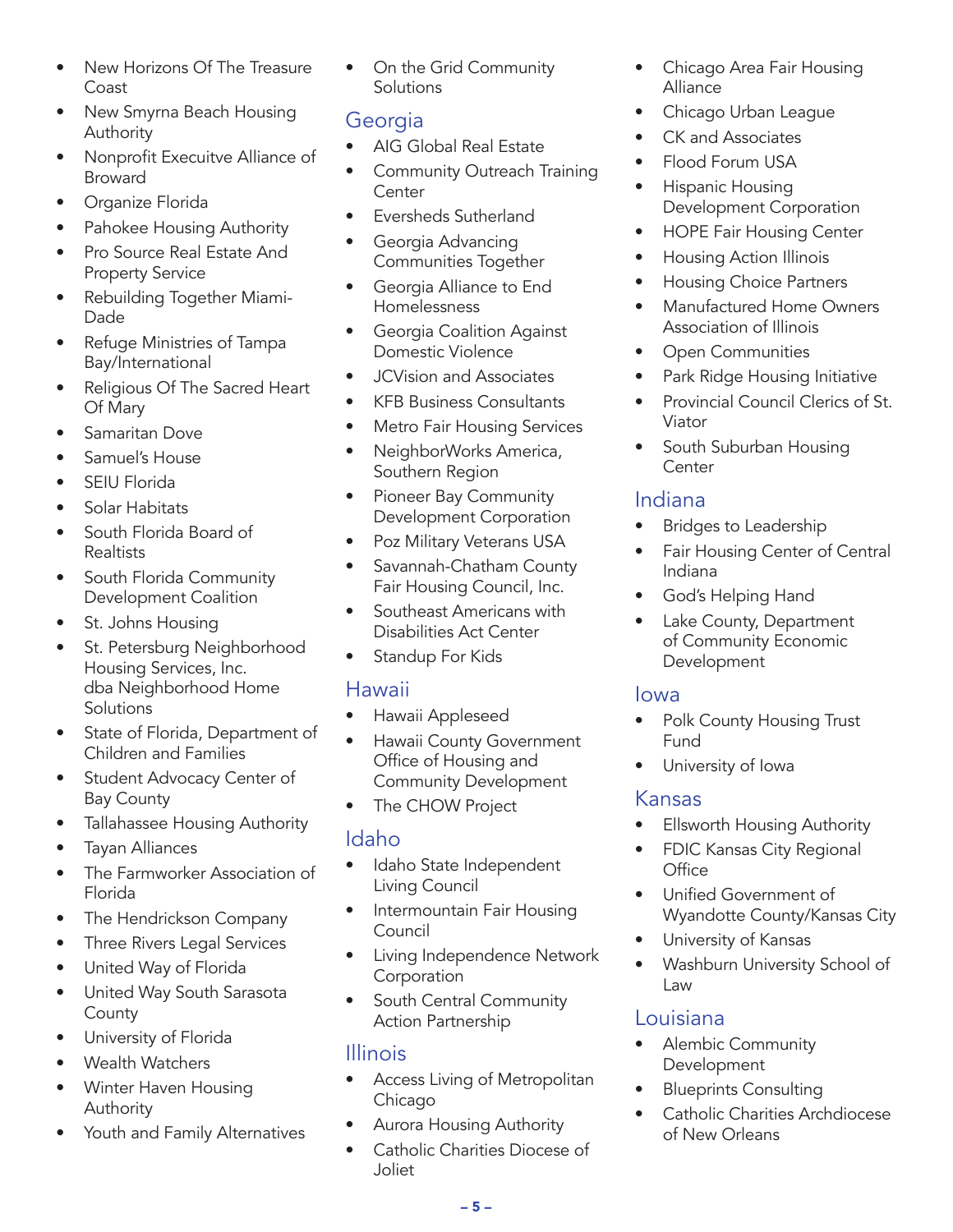- Catholic Charities of the Diocese of Baton Rouge
- Cenla Community Action **Committee**
- East Baton Rouge Redevelopment Authority
- EXP Realty LLC
- GL Realty Group LLC
- Greater New Orleans Fair Housing Action Center
- Greater New Orleans Housing Alliance
- HousingNOLA
- Jane Place Neighborhood Sustainability Initiative
- L9WHA
- Louisiana Budget Project
- Louisiana Appleseed
- Mental Health America of Louisiana
- MQVN Community Development Corporation
- Providence Community Housing
- Re/Max First
- Sapience Strategies
- Southeast Louisiana Legal Services
- Southern University Law **Center**
- The Data Center

#### **Maine**

- Avesta Housing
- CEI
- Maine Affordable Housing **Coalition**

# Maryland

- Abt Associates
- Advocacy and Training Center
- Asian-American Homeownership Counseling
- Autism Women's Network
- Coalition Homes, Inc.
- Community Preservation and Development Corporation
- Congregation of Our Lady of Charity of the Good Shepherd, US Provinces
- Du & Associates
- Maryland Affordable Housing Coalition
- Montgomery County Housing Opportunity Council
- Operation Pathways
- Partnership for Inclusive Disaster Strategies
- Project PLASE
- Swift Thomas & Kemp Development Group
- Urban Atlantic
- Xaverian Brothers

# **Massachusetts**

- Birch Island Real Estate **Consulting**
- Citizens' Housing and Planning Association
- Edward A. Thomas Esq., LLC
- Homes for Families
- Massachusetts Association of Community Development Corporations
- Massachusetts Law Reform Institute
- Massachusetts YouthBuild Coalition
- Natural Hazard Mitigation Association
- RoundStone Group

# Michigan

- Building Families First Community Organization
- Habitat for Humanity Northeast Michigan
- Habitat for Humanity of Michigan
- Local Initiatives Support Corporation
- Michigan Community Reinvestment Coalition
- Michigan Historic Preservation **Network**

• Michigan State University, College of Law, Housing Law Clinic

# Minnesota

- Casa de Esperanza: National Latin@ Network for Healthy Families and Communities
- Integrated Community **Solutions**
- Metropolitan Fair Housing Council of Oklahoma
- Metropolitan Interfaith Council on Affordable Housing
- Minnesota Housing Partnership
- **MS Center for Justice**

# **Missouri**

- Adventist Community Services Disaster Response
- Better Family Life
- Common Sense for an (un) Common Bond
- Community LINC
- Empower Missouri
- Greater Kansas City Housing Information Center
- Mid-America HeadStart
- Rainbow Housing Assistance **Corporation**

### Montana

- ADAPT Montana
- Montana Legal Services

# Nebraska

- Friend Housing Authority
- Legal Aid of Nebraska
- Legal Aid of Nebraska Disaster Relief Project
- Nebraska Housing Developers Association
- Sisters of Mercy West Midwest Justice Team

# New Jersey

- Advocates for Peace and Social Justice
- Affordable Housing Alliance
- City of Jersey City, Community Development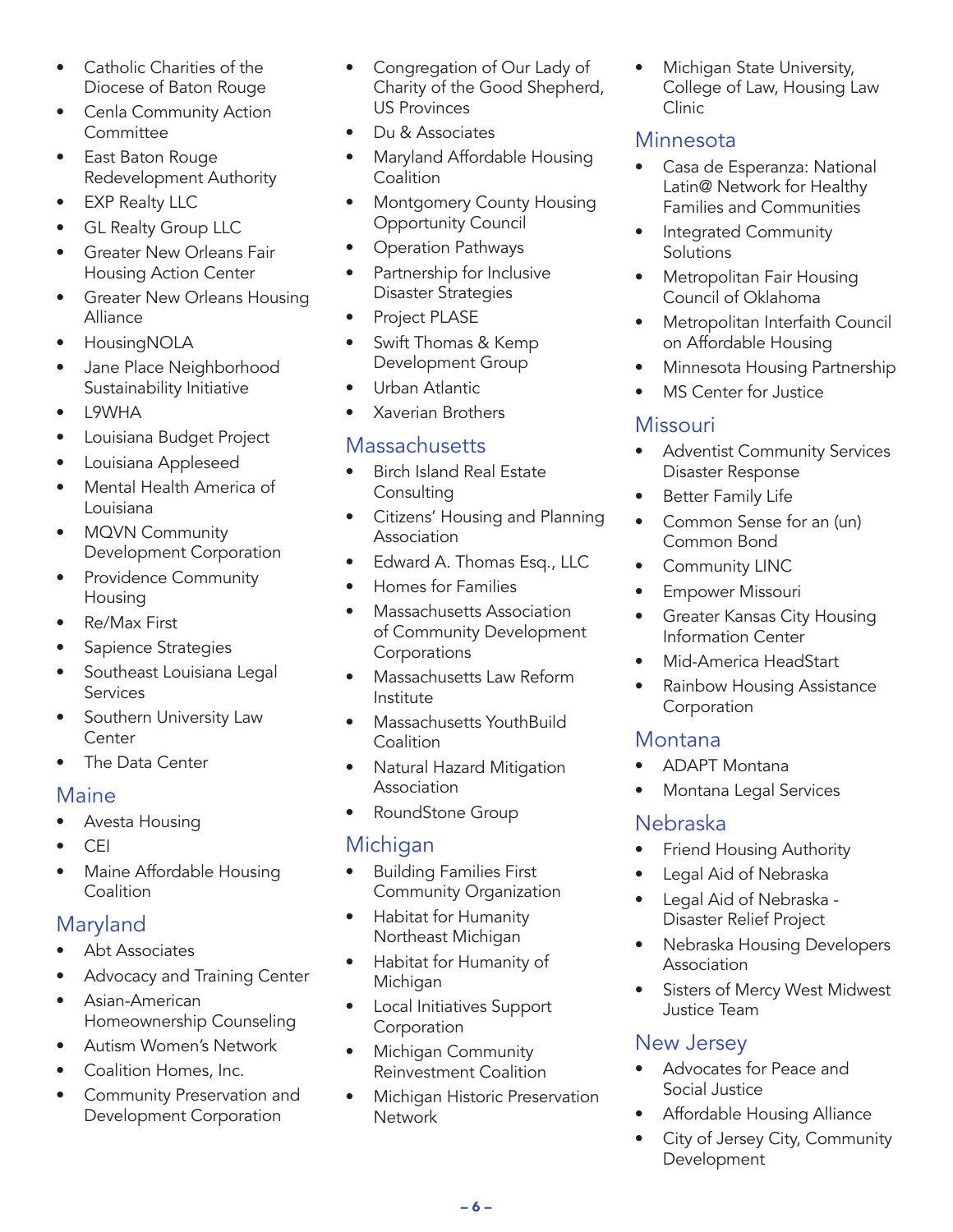- Community Development Network of New Jersey
- Consumer Credit and Budget Counseling, Inc d/b/a National Foundation for Debt Management
- Fair Share Housing Center of New Jersey
- Habitat for Humanity Northern **Ocean**
- Housing Community Development Network of New Jersey
- Jersey City, Office of Community Development
- Legal Services of New Jersey
- Manufactured Home Owners Association of New Jersey
- New Jersey Association on **Correction**
- Hamilton Partnership for Paterson
- Monarch Housing Associate

#### New Mexico

• New Mexico Coalition To End Homelessness

### New York

- 334 East 92nd Street Tenant Association
- Alliance Against Homeless of Bergen County
- Alternatives Federal Credit Union
- Arbor Housing And Development
- **ARC** Foundation
- Care for the Homeless
- Carroll Gardens Association
- Catholic Charities Community Services, Archdiocese of New York
- Center for New York City Neighborhoods
- Central Oklahoma Commercial Association of REALTORS
- Chhaya Community Development Corporation
- City of Mt. Vernon, Continuum of Care
- CLUSTER Community Services
- CNY Fair Housing
- Coalition for the Homeless
- Columba Kavanagh House
- Community Access
- Community League of the **Heights**
- Community Solutions
- Disabled in Action of Greater Syracuse
- Empire Justice Center
- Fair Housing Justice Center
- Family of Woodstock
- Flatbush Development **Corporation**
- Fordham Bedford Housing Corporation
- Geel Community Services
- Good Shepherd Services
- Habitat for Humanity New York City
- Habitat for Humanity of Ontario **County**
- Habitat for Humanity of Tompkins and Cortland **Counties**
- Help Save Puerto Rico Initiative
- Hudson River Housing
- Independent Living Center of the Hudson Valley
- Individual
- Local Initiatives Support Corporation, New York City
- Long Island Housing Services
- Make the Road New York
- Mohawk Valley Housing and Homeless Coalition
- Morningside Heights Multi-Cultural Tenants Organization
- NAACP, Mid-Manhattan Branch
- Neighborhood Housing Services of Jamaica, Inc.
- Neighborhood Preservation Coalition of New York State
- New York Association on Independent Living
- New York City Housing Development Corporation
- New York Democratic County **Committee**
- New York Housing Coalition of Chemung County
- New York Housing Conference
- New York State Homes and Community Renewal
- New York State Rural **Advocates**
- New York State Tenants and Neighbors Coalition
- Newburgh Housing Authority
- Northeast Hawley Development Association, Inc.
- Northern Regional Center for Independent Living
- NYC Mayor's Office of Housing Recovery Operations
- PathStone Corporation
- Program Design and Development, LLC
- Project Hospitality
- Public Housing Communities
- Rebuilding Together New York **City**
- Rensselaer County Housing **Resources**
- Rensselaer Housing Authority
- Resource Center for Independent Living
- Rochester/Monroe County Homeless Continuum of Care, Inc.
- RUPCO
- South Country Community Land Trust
- Southern Tier Independence **Center**
- Southside United Housing Development Corporation
- St. Nicholas Association
- Supportive Housing Network Of New York
- Syracuse University, Burton Blatt Institute
- The Community Preservation **Corporation**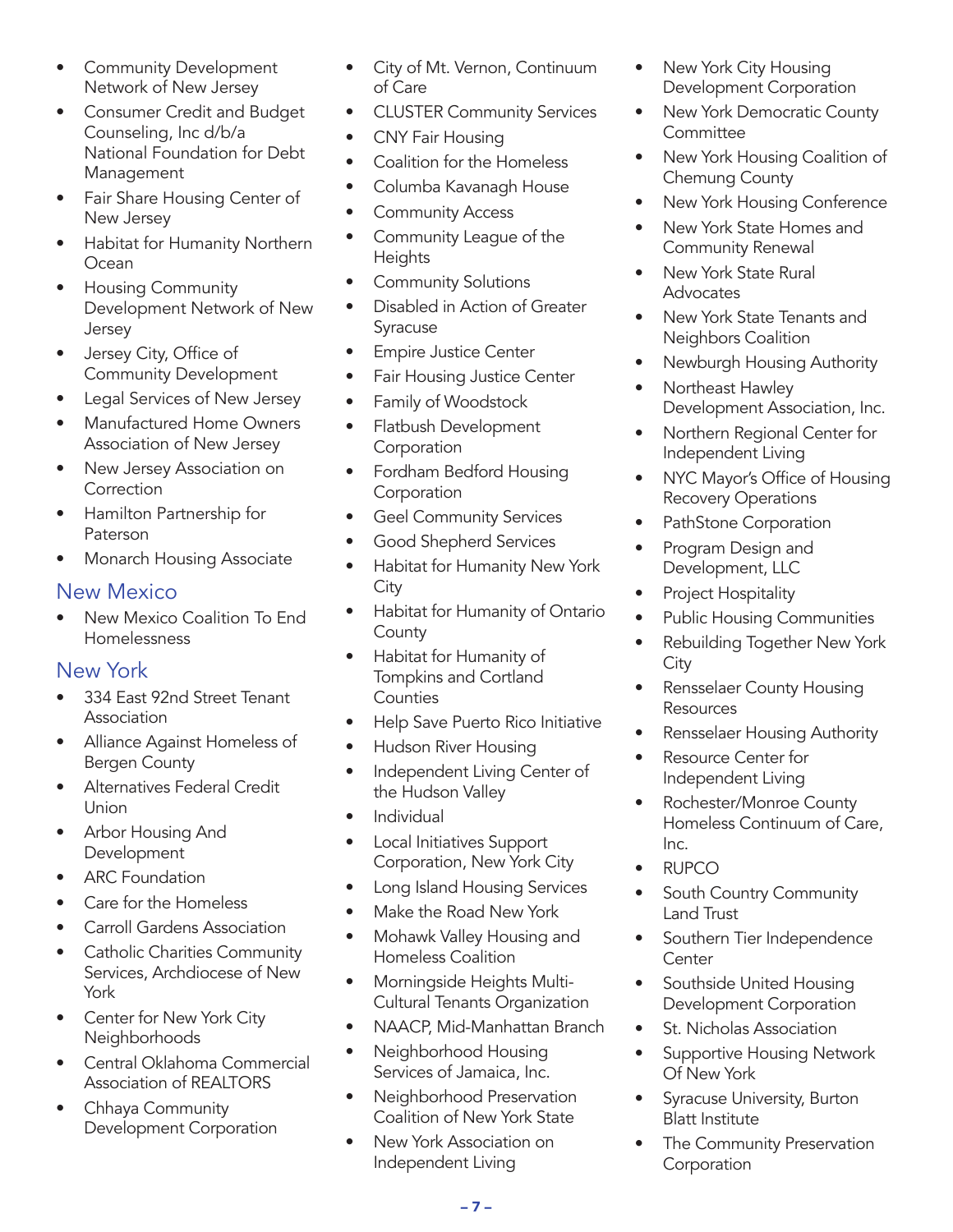- The Guidance Center of **Westchester**
- The Housing Council at PathStone
- Town of Hamburg
- Troy Rehabilitation and Improvement Program
- YWCA of Rochester and Monroe County
- YWCA of Syracuse and Onondaga County
- YWCA of the Greater Capital Region
- Central Park Gardens Tenants' Association
- Coordinated Care Services, Inc.
- Delos
- East Hampton Housing Authority
- Hellenic American Neighborhood Action **Committee**
- Lantern Community Services
- Center for Puerto Rican Studies

# North Carolina

- Brock Ventures
- Charlotte Housing Authority
- City of Winston-Salem Community Development **Department**
- Disability Rights North Carolina
- Disability Rights, Education, Activism, and Mentoring (DREAM)
- Financial Pathways of the Piedmont
- Habitat for Humanity Wilson Area
- Housing Authority of the City of High Point
- Legal Aid of North Carolina
- Mosaic Development Group
- North Carolina Coalition to End Homelessness
- North Carolina Housing **Coalition**
- North Carolina Housing Finance Agency
- North Carolina Justice Center
- North Carolina Pro Bono Resource Center
- Office of North Carolina Governor Roy Cooper
- Working Films
- Foundation for Health Leadership & Innovation

## North Dakota

• Minot Area Homeless Coalition

#### Ohio

- Affordable Housing Alliance of Central Ohio
- Barbara Poppe and Associates
- Central Ohio Fair Housing Association
- City of Toledo
- Cleveland Tenants **Organization**
- Council For Health & Human Service Ministries, United Church Of Christ
- Fair Housing Resource Center
- Housing Research & Advocacy **Center**
- Miami Valley Fair Housing **Center**
- Sisters of Charity
- The Partnership Center
- YMCA Columbus
- Fair Housing Advocates Association

### Oklahoma

• DeBruler, Inc.

#### Oregon

- Baker Schonchin Holdings **Corporation**
- Linn-Benton Housing Authority
- Northwest Consumer Affairs
- ROSE Community Development

# Pennsylvania

- Allentown Housing Authority
- Beaver County Behavioral Health
- **Capreit**
- Catholic Social Services **Scranton**
- Center for Leadership, Development, and Advocacy, Inc.
- Housing Development Corporation MidAtlantic
- Housing Equality Center of Pennsylvania
- Integra Home Counseling
- Interfaith Housing Assistance Corporation of Chester County
- Liberty Resource
- Livable Housing, Inc.
- National Resource Center on Domestic Violence
- Nazareth Housing Services
- Pennsylvania Association of Housing & Redevelopment Agencies
- Pennsylvania Department of Human Services
- **Scranton Counseling Center**
- Uptown Partners of Pittsburgh

# Puerto Rico

- American Baptist Home Mission Societies
- Ayuda Legal Puerto Rico
- Bill's Kitchen
- Carer Center of Puerto Rico, Inc.
- Casa La Providencia
- Coalición de Coaliciones Pro Personas sin Hogar de PR
- Corporación del Proyecto ENLACE del Caño Martín Peña
- Corporacion La Fondita de Jesus
- Corporacion Milagros del Amor
- Corporación Milagros del Amor
- Corporaicion La Fondita de Jesus
- FFAJ
- **Fundacion CAF**
- FURIA, Inc.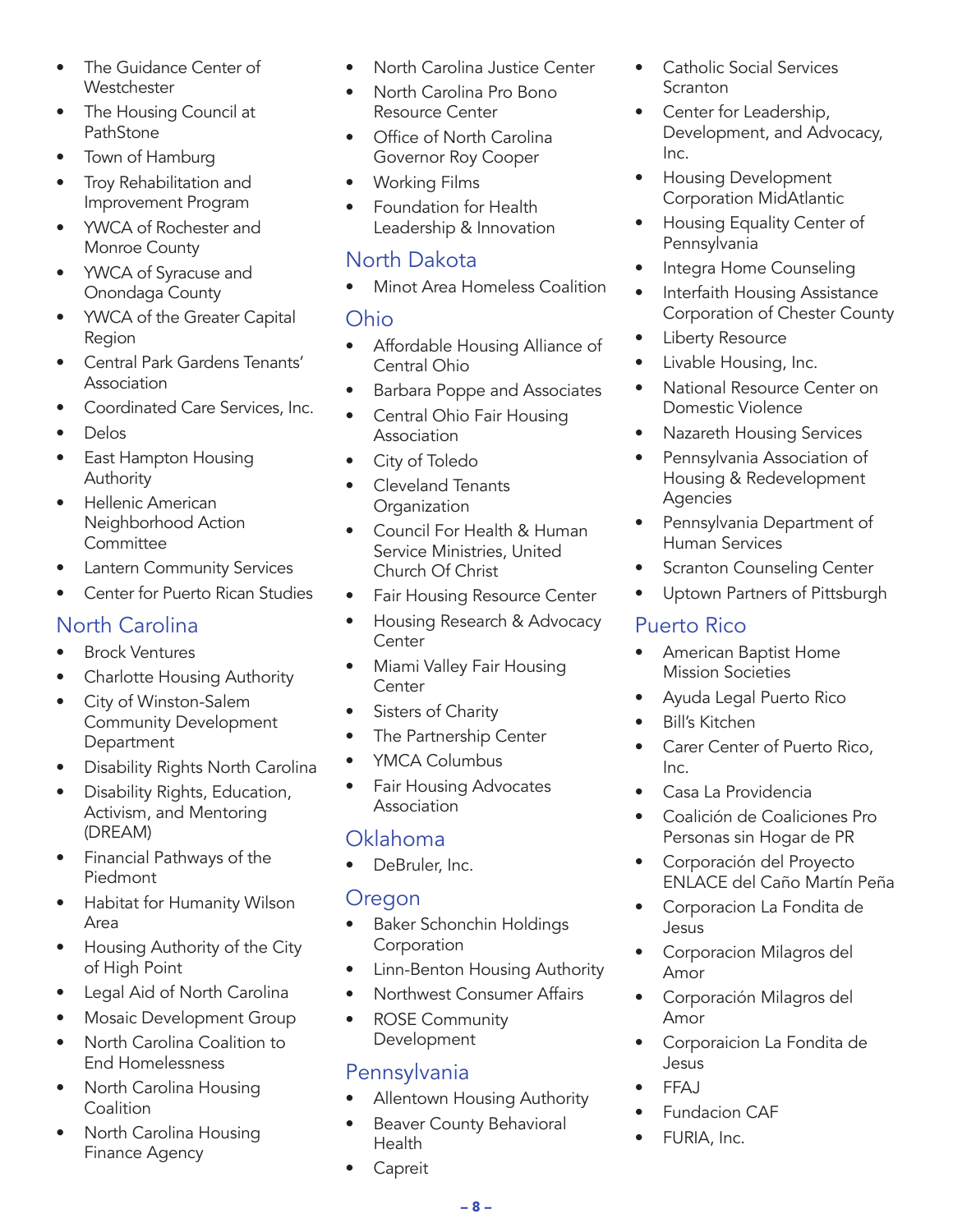- Habitat for Humanity Puerto Rico
- Habitat for Hummanity Internation Puerto Rico
- Hope Builders Inc
- Instituto Especial para el Desarrollo Integral del Individuo, la Familia y la Comunidad, Inc.
- Island View Resort
- Mavi PR
- MAVI-NEADA
- Oxfam America
- PathStone Corporation
- Puerto Rico Legal Services
- Puertorrican Planning Society
- Red de Fundaciones de Puerto Rico Inc.
- Servicios Legales
- Taller Salud
- Ayuda Legal Huracán MaríaPR
- Fundación Fondo de Acceso a la Justicia, Inc.

## Rhode Island

• HousingWorks Rhode Island

# South Carolina

- City of Charleston, Housing and Community Development
- Affordable Housing Coalition of South Carolina
- Development Steps
- Habitat for Humanity Abbeville/McCormick Counties
- Habitat for Humanity Aiken County
- Habitat for Humanity of Cherokee Co
- Habitat for Humanity of Kershaw County
- Habitat for Humanity of Spartanburg
- Habitat for Humanity of York **County**
- South Carolina Appleseed Legal Justice Center
- South Carolina Association of Habitat Affiliates
- South Carolina Community Loan Fund
- South Carolina Housing
- WRN

# South Dakota

• Oglala Sioux Tribe Partnership for Housing

#### Tennessee

- Erwin Housing Authority
- **GAP Community Development** Resources
- The Fifteenth Avenue Baptist Community Development **Corporation**

#### Texas

- ACTION CDC
- Advocacy Outreach
- American Youthworks
- Atlantic Housing Foundation
- Austin Community Design & Development Center
- Austin Habitat for Humanity
- Austin Housing Coalition
- Austin Tenants Council
- Boat People SOS
- Business and Community Lenders of Texas
- Cambridge Development **Group**
- Catholic Charities of the Archdiocese of Galveston-Houston
- Center for Public Policy **Priorities**
- City of Beaumont
- City of Corpus Christi
- City of Galveston
- City of Garland
- City of Houston, Housing and Community Development
- City of Pasadena
- City of Plano
- City of Rockport
- Coalition for Environment, Equity and Resilience
- Coalition For The Homeless of Houston/Harris County
- Coastal Bend Center for Independent Living
- Covenant Community Capital
- Del Rio Housing Authority
- Dental Health Arlington
- DIsability Rights Texas
- Easter Seals Greater Houston
- **ECHOS**
- Family Restoration and Economic Empowerment
- GrantWorks
- Greater Houston Fair Housing **Center**
- Greater Houston Partnership
- Greer Duncan Foundation Womens Center
- Guadalupe Neighborhood Development Corporation
- HARC Research
- Harris County, Community Services Department
- Housing Channel
- Housing for Houston
- Houston Area Urban League
- Houston Center For Independent Living
- Houston Endowment, Inc.
- Houston Habitat for Humanity
- Houston Housing and Community Development **Department**
- Humble Area Assistance **Ministries**
- I Am Pleased Development Center
- Inclusive Communities Project
- La Union Del Pueblo Entero
- Local Initiatives Support Corporation (LISC)
- Local Initiatives Support Corporation, Houston
- Local Initiatives Support Corporation, San Antonio
- Lone Star Legal Aid
- Meals on Wheels of Tarrant **County**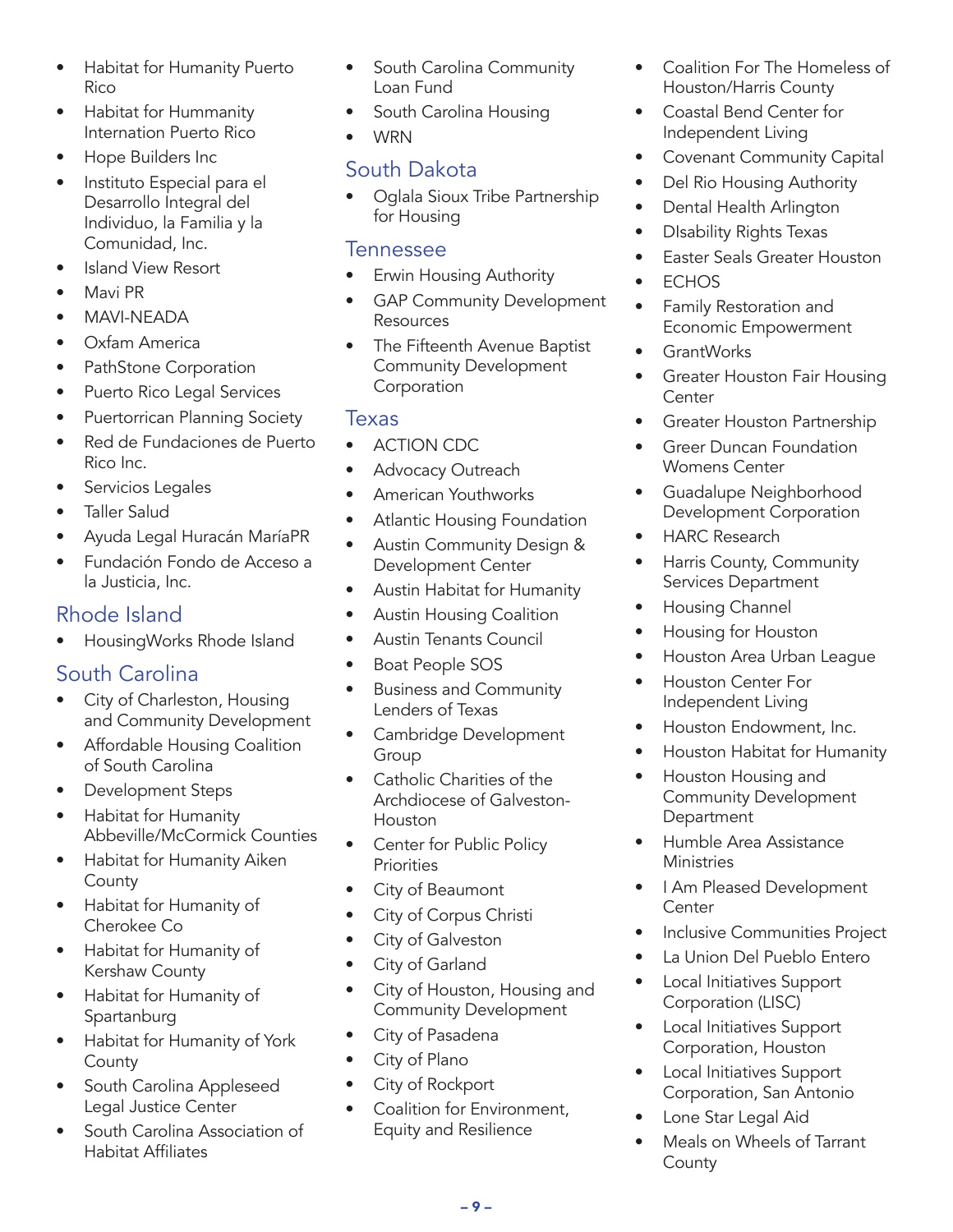- Meals on Wheels Texas
- Mid-Coast Family Services
- My Brother's Keeper Outreach **Center**
- National Alliance on Mental Illness, Abilene
- Neighborworks Laredo
- New Hope Housing
- North Texas Fair Housing **Center**
- Northwest Assistance **Ministries**
- Project LIFT
- Proyecto Azteca
- RAISE Texas
- Rebekah Baines Johnson **Center**
- San Antonio Coalition For Veterans And Families
- San Antonio Housing Authority
- Shell Center for Sustainability, Rice University
- State Bar of Texas, Legal Access Division
- State of Texas, Department of Housing and Community Affairs
- **Team Rubicon**
- Texas A&M University
- Texas Affiliation of Affordable Housing Providers
- Texas Affiliation of Affordable Housing Providers
- Texas Appleseed
- Texas Association of Community Development Corporations
- Texas General Land Office
- Texas Homeless Network
- Texas Housers
- Texas Organizing Project
- Texas RioGrande Legal Aid
- Texas Tenants' Union
- **True Casa**
- Valley AIDS Council
- Volunteers of America, Texas
- Waco Community Development
- Waco Housing Authority
- Accessible Housing Austin!
- Accessible Housing Resources
- Career and Recovery **Resources**
- Center For Transforming Lives
- City of Amarillo
- City of McAllen
- County of Hidalgo, Texas
- Harris County, Office of Homeland Security and Emergency Management
- House the Homeless
- Houston Housing Authority

#### Utah

- Crossroads Urban Center
- Family Promise
- Salt Lake City County, Continuum of Care
- Salt Lake Homeless Coordinating Council
- University of Utah
- Utah Center for Civic Improvement
- Utah Housing Coalition

#### Vermont

- Brattleboro Area Affordable Housing
- Housing Vermont
- Randolph Area Community Development Corporation
- Rural*Edge*
- Vermont Affordable Housing **Coalition**

# Virgin Islands

- U.S. Virgin Islands Housing Authority
- Virgin Islands University Center for Excellence in Developmental Disabilities

# Virginia

- Community Housing Partners
- Habitat for Humanity Farmville Area
- Habitat for Humanity Virginia
- Housing Opportunities Made Equal of Virginia
- James City County
- Legal Aid Justice Center VA
- Neighborhood Housing Services of Richmond, Inc.
- Piedmont Housing Alliance
- Prosperity Housing
- Shelter House
- **SP Group LLC**
- The Simon Firm, Inc.
- Virginia Housing Alliance

### Washington

- Catholic Charities Housing Services of Yakima
- Center for Independent Living Washington State
- Design Research
- Greenfield Institute
- Homeward Bound Community Land Trust
- Tenants Union of Washington State
- Washington Low Income Housing Alliance
- Whatcom Skagit Housing
- Fair Housing Center of Washington
- Seattle King County Coalition on Homelessness

# West Virginia

- Central Appalachia Empowerment Zone of West Virginia
- Mountain Hospice